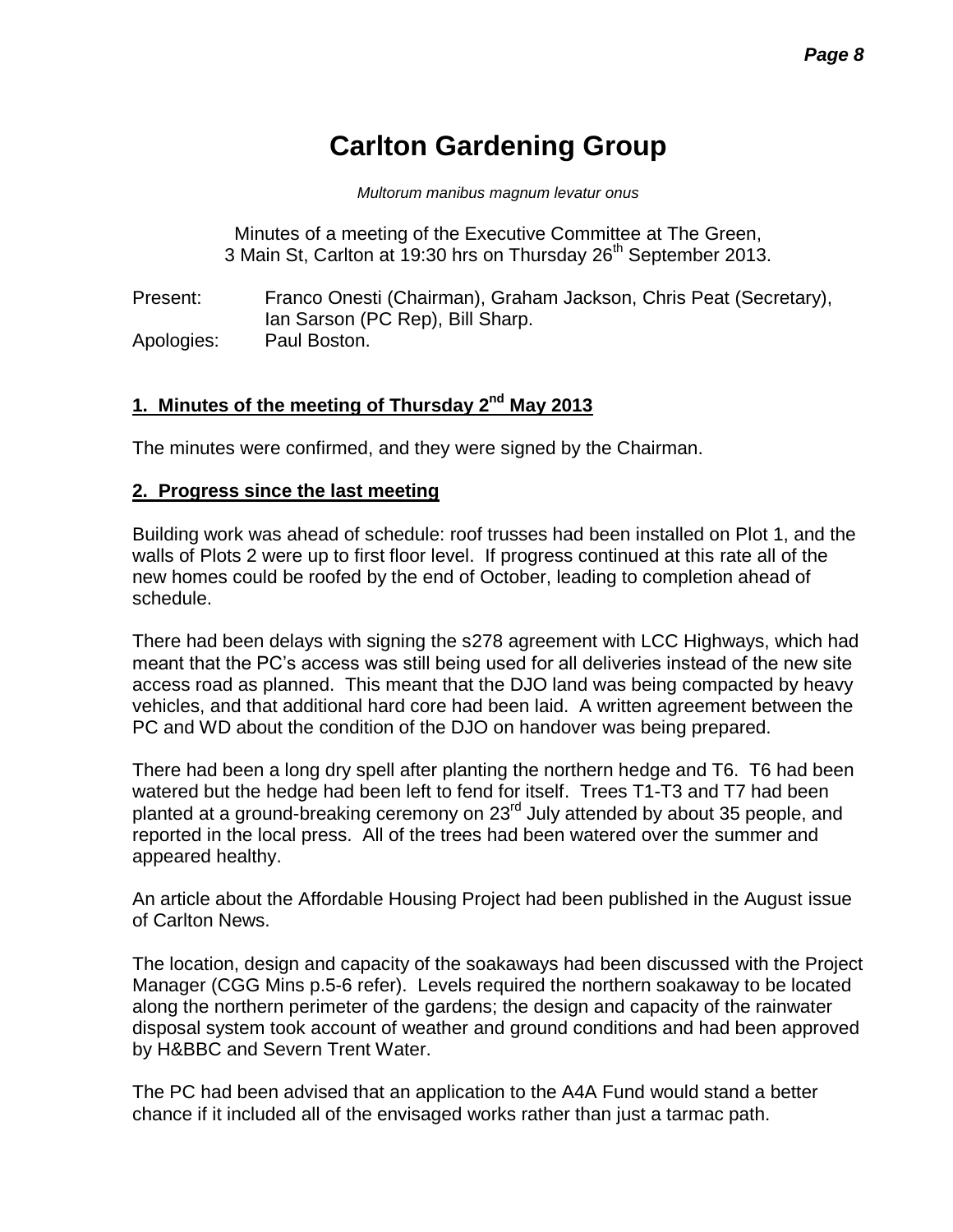It had not proved possible to arrange conducted site visits to similar local projects (Mins p.6/7).

Parish Councillors and the Chairman had attended a site visit on  $12<sup>th</sup>$  September; a public site visit would be arranged in February when the new homes would be nearing completion and access would be safe.

#### **3. Design proposals, specifications and works programme**

The PC had asked the CGG to consider the detailed design, specifications and programme of works for the DJOP (Previous PC Report 2013-04). These recommendations would be incorporated into a report with a revised timetable for consideration by the PC.

#### **a) Matters for consideration by the CGG (i) inspection of northern hedgerow and planting up of gaps**

**It was agreed** that the northern hedge be inspected in October/November and the gaps planted up with species other than hawthorn as required by H&BBC. It was noted that some parishioners had agreed to pot on self-set holly, and that plants were often available at bargain prices from local outlets and markets.

## **(ii) planting of eastern boundary hedge**

**It was agreed** that the CGG would offer to plant all this hedging if the whips for the part on NCHA land were supplied or paid for by WD.

## **(iii) planting of eastern boundary trees (T4, T5)**

The PC had agreed to supply two container grown specimen trees; H&BBC had requested different varieties from those shown on the landscaping plan. **It was agreed** that the Project Manager be asked what had been agreed, and that these two trees would be planted by the CGG. It was noted that T5 might need to be moved back behind the visibility splay.

## **(vi) construction of path**

The path would be surfaced and laid by a contractor if the A4A grant was approved, and this would be the most costly part of the project. The A4A application would require three written quotations or estimates. **It was agreed** that details of the finished ground levels, a site inspection and discussion with WD would be necessary before the most appropriate design, specification, table of quantities and quotation documentation could be prepared. If the A4A grant was not approved, the path would have a loose stone surface and would be laid by the CGG.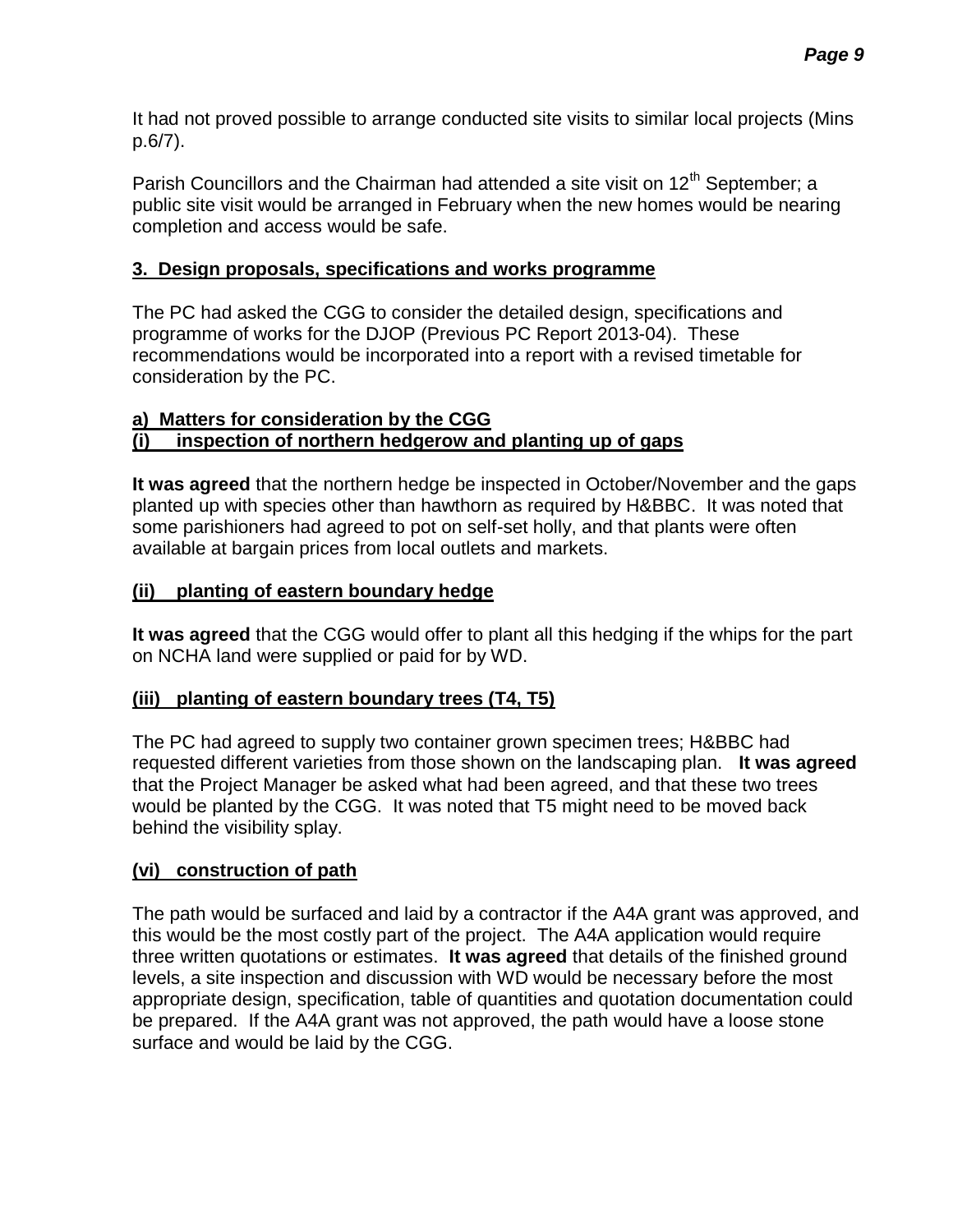## **(a) sub base**

There was a problem in that the finished ground level opposite Plots 4-6 would be much higher (500-800mm) than the existing subsoil surface, so the new path would need deep foundations or laying on a sub-base of compacted hardcore.

#### **(b) surface**

The Project Architect had kindly supplied a drawing and specification for the path, comprising concrete edgings set in concrete haunching. This would need modification to include the areas for the picnic table and seat, and path edgings around the parking area.

#### **(vii) installation of new gate and posts**

**It was agreed** that a 10' timber gate with timber posts be installed, and set back from the highway to allow a vehicle and small trailer to stop off the road. It was suggested that the gate would need to be set back by 6m, but **agreed** that the PC's current grounds maintenance contractor be asked for advice. **It was agreed** that post and rail fencing be erected on either side of the access drive, that this be backed by a hedge; and that the gate be secured with a combination padlock.

#### **(viii) cultivation and seeding of orchard area**

**It was agreed** that the site be cleared of weeds and cultivated over the summer of 2014, with grass seeding scheduled for September 2014. It was not yet clear what the final site level would be, particularly in the western part of the site, and it was noted that differential settlement was to be expected, and that final levelling could not take place until the new path had been laid.

## **(ix) planting of orchard trees (T8 - T13) and shrubs (S1-S4)**

**It was agreed** that the planting of the orchard trees be timetabled for Oct/Nov 2014, and noted that the exact planting sites might need to be changed because of the position of the soakaway. **It was agreed** that one additional tree, to be the Shackerstone Apple (*Malus* Dumelow's Seedling) be added to the planting if there was room.

**It was agreed** that the shrub planting be timetabled for Nov/Dec 2014 if the ground had settled; otherwise Feb/Mar 2015.

#### **(x) installation of four hedgehog boxes**

**It was agreed** that the four hedgehog boxes be purchased ready-made from a suitable supplier.

## **(xi) installation of picnic table and seating**

**It was agreed** that a picnic table and benches be installed on the site of the cement silo base near to the eastern end of the site, and that suppliers be investigated. **It was agreed** that a seat with adjacent space for a wheelchair be installed in the western part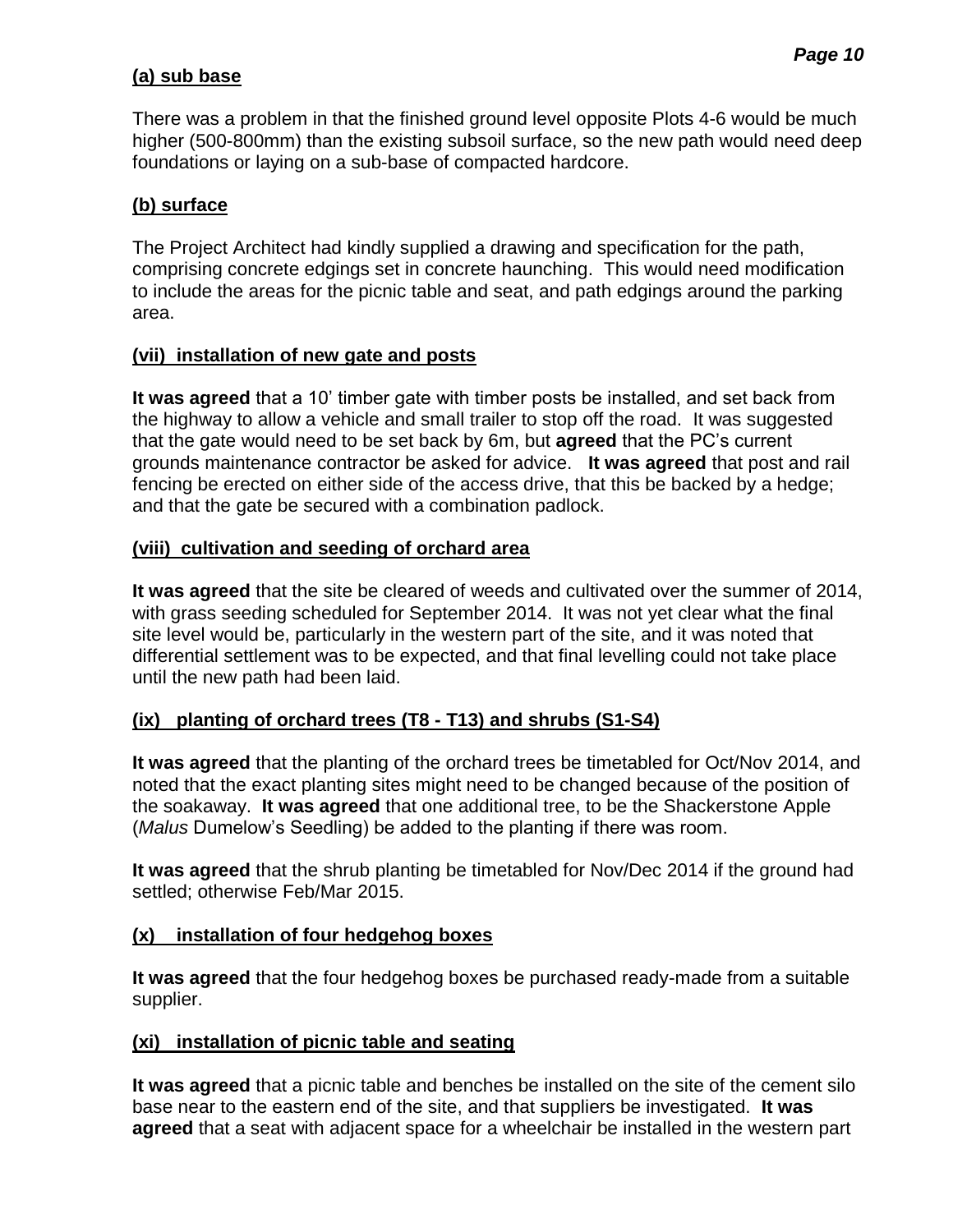of the site; the position to be considered at the next site visit and suitable designs investigated. The site would be overlooked, so vandalism was considered unlikely.

## **(xii) installation of signage**

**It was agreed** that signage be kept to the minimum, with one sign at each entrance reading '*Welcome Carlton Diamond Jubilee Orchard',* and one information board similar to the Millennium Sign at a place to be decided. **It was agreed** that detailed designs be prepared in consultation with parishioners with appropriate skills (for example woodcarving, metal signmaking).

## **(xiii) construction of two reptile and amphibian refuges**

Construction would comprise a rectangular hole 1.5m x 1.0m x 1.0m deep filled with coarse rocks, rubble, slabs and similar material so as to provide underground hibernation spaces. The centre of the top of the refuge needed to be 0.3m above ground level, possibly with sides made of dry walling or loose rubble with gaps to allow access. The refuge might be covered with a windrow, wood pile or bug hotel. **It was agreed** that WD be invited to excavate the two holes and provide fill material.

# **(xiv) planting of bulbs**

**It was agreed** that bulb planting should be deferred until the meadow areas had become established – probably until Aug/Sept 2015.

# **(xv) creation of wildlife habitats (log piles, bug hotel?)**

**It was agreed** that the creation of additional wildlife habitats in the form of log piles or a bug hotel would be ideal projects for young people after 2014.

# **b) Matters requiring discussion/specification with WD**

The matters listed below require discussion with WD. Relevant discussions and decisions are minuted above under the same numbers.

- (ii) planting of eastern boundary hedge
- (iii) planting of eastern boundary trees (T4, T5)
- (iv) restoration of site office area, PC access
- (v) creation of car parking area
- (vi) construction of path
- (xiii) construction of two reptile and amphibian refuges
- (ix) planting sites for orchard trees T8-13 and shrubs S1-4.

# **c) A4A grant application**

The PC had decided to apply for an A4A grant for the whole of the landscaping costs. This application must be submitted at least 3 months before the project start date. **It**  was agreed that the project start date be 1<sup>st</sup> May 2014.

Draft responses to key questions were discussed and revised.